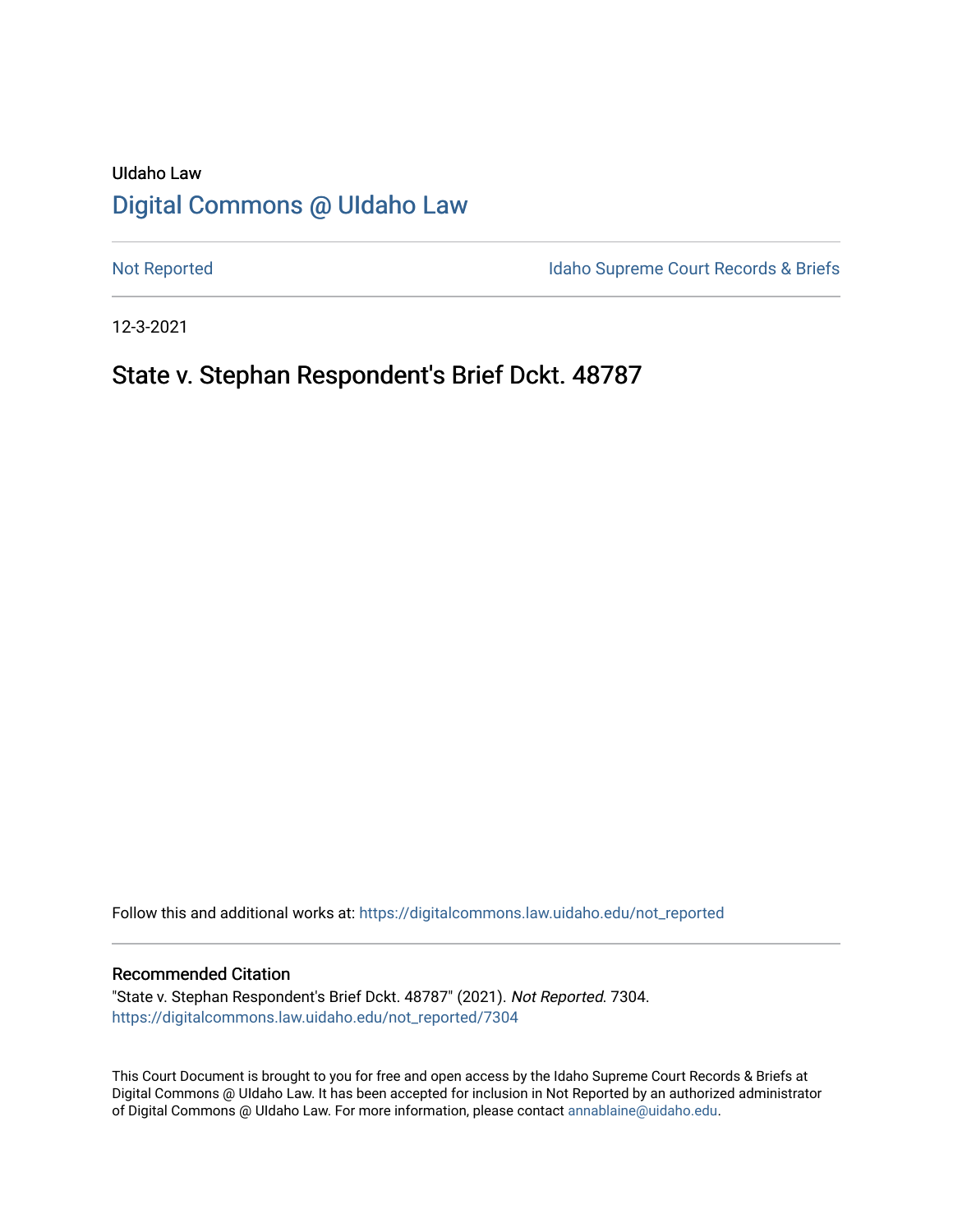Electronically Filed 12/3/2021 9:12 AM Idaho Supreme Court Melanie Gagnepain, Clerk of the Court By: Brad Thies, Deputy Clerk

LAWRENCE G. WASDEN Attorney General State of Idaho

MARK A. KUBINSKI Deputy Attorney General Chief, Criminal Law Division

KENNETH K. JORGENSEN Deputy Attorney General P.O. Box 83720 Boise, ID 83720-0010 (208) 334-4534 Email: ecf@ag.idaho.gov

# IN THE SUPREME COURT OF THE STATE OF IDAHO

| <b>STATE OF IDAHO</b>        |                           |
|------------------------------|---------------------------|
|                              | NO. 48787-2021            |
| Plaintiff-Respondent,        |                           |
|                              | Kootenai County           |
| V.                           | Case No. CR28-20-1394     |
|                              |                           |
| <b>MATTHEW SHANE STEPHAN</b> |                           |
|                              | <b>RESPONDENT'S BRIEF</b> |
| Defendant-Appellant.         |                           |
|                              |                           |

Has Matthew Shane Stephan failed to show that the district court abused its sentencing discretion when it imposed aggregate sentence totaling four years with two years determinate and retained jurisdiction upon his conviction for possession of a controlled substance?

# ARGUMENT

# Stephan Has Failed to Show that the District Court Abused Its Discretion

A. Introduction

Subsequent to a traffic stop, police found various items of drug paraphernalia, several small

glass containers of methamphetamine, a scale, and marijuana in the vehicle driven by Matthew

Shane Stephan. (R., pp. 13-16.) During questioning, Stephan denied knowing the drugs were in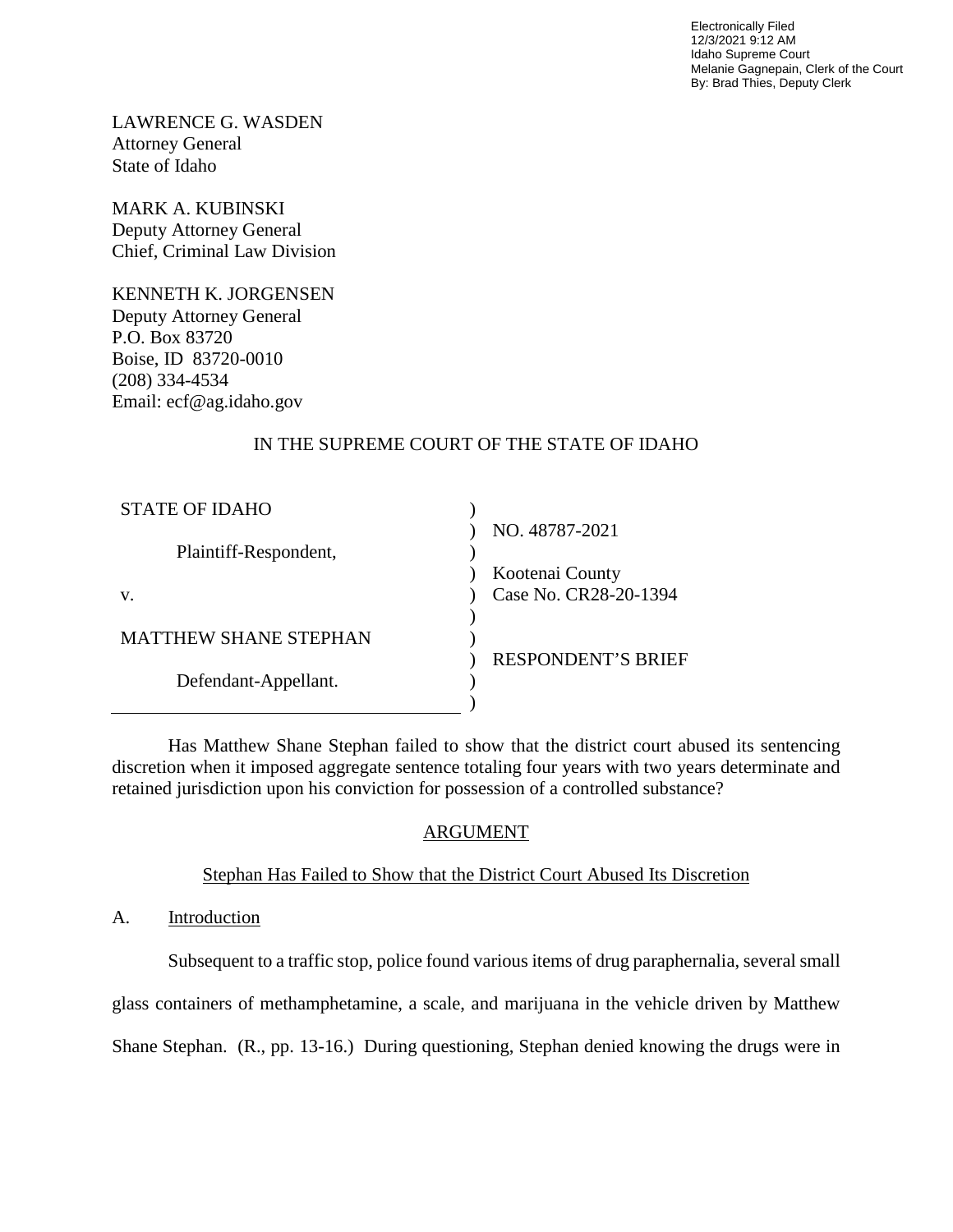his vehicle and then told police they belonged to his brother. (R., p. 14.) Police arrested Stephan on an outstanding warrant and the possession charges. (R., pp. 13-14.)

The state charged Stephan with possession of methamphetamine, possession of marijuana, possession of paraphernalia, with a persistent violator enhancement. (R., pp. 59-61.)

Stephan was released on bond and agreed to submit to drug testing four times monthly. (R., p. 56.) He tested positive for amphetamines and/or marijuana on the first three tests and the state requested a hearing to revoke Stephan's release. (R., pp. 67-70.) The state asked for a continuance due to on-going negotiations and withdrew their application for revocation (R., p. 74) only to file a motion to reinstate bond amount when Stephan continued to test positive for drugs or did not show up for testing (R., pp. 75-78).

Still out of custody, Stephan pled guilty to possession of methamphetamine pursuant to a plea agreement in which the state agreed to drop all other charges and recommend probation *if* Stephan would enter treatment and provide proof of compliance prior to sentencing or, in the alternative, recommend a retained jurisdiction. (R., pp. 81-82; Plea Tr., p. 5, Ls. 8-20.)

The state filed another motion to reinstate bond amount when Stephan, despite being reminded on the record that testing was still a condition of his bond, continued to not show up for testing. (R., pp. 88-91.) At the hearing for that motion, the district court ordered Stephan to turn himself into the county jail. (R., pp. 94-95.) Stephan did not turn himself in (R., p. 98), nor did he appear for the PSI interview (R., p. 96), nor did he appear for sentencing (R., p. 98). Stephan was not heard from again until he was arrested nearly six months later, living in his car and using drugs. (R., p. 99; PSI, pp. 31, 41.)

The district court imposed a total unified sentence of four years, two fixed, and retained jurisdiction. (R., pp. 119-20.)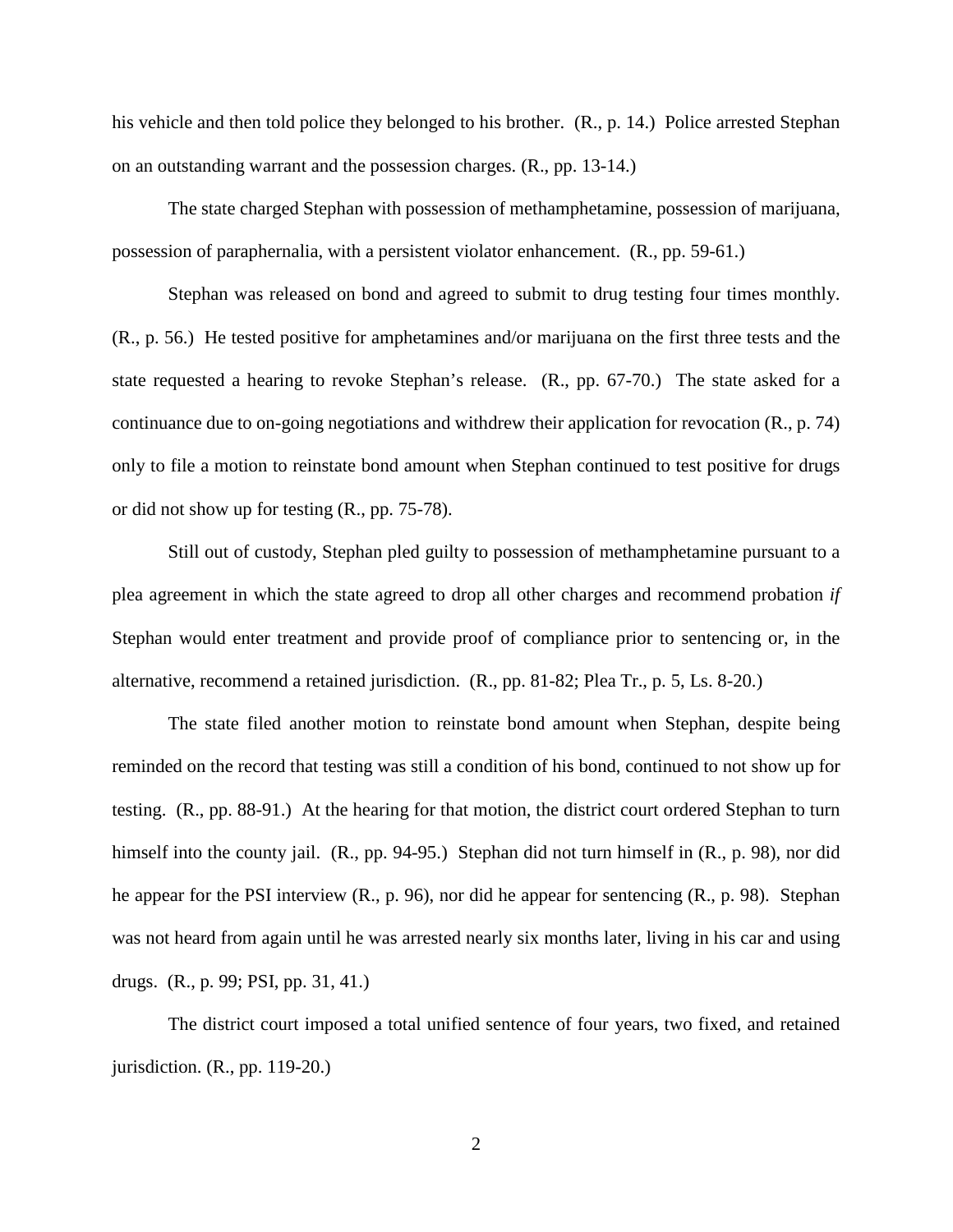Stephan filed a timely notice of appeal. (R., pp. 125-27.)

Stephan challenges the district court's decision to sentence him to a unified sentence of four years with two fixed, and retained jurisdiction. Stephan has failed to show an abuse of discretion.

#### B. Standard of Review

The length of a sentence is reviewed under an abuse of discretion standard considering the defendant's entire sentence. State v. Oliver, 144 Idaho 722, 726, 170 P.3d 387, 391 (2007) (citing State v. Strand, 137 Idaho 457, 460, 50 P.3d 472, 475 (2002); State v. Huffman, 144 Idaho 201, 159 P.3d 838 (2007)). Where a sentence is within statutory limits, the appellant bears the burden of demonstrating that it is a clear abuse of discretion. State v. Baker, 136 Idaho 576, 577, 38 P.3d 614, 615 (2001) (citing State v. Lundquist, 134 Idaho 831, 11 P.3d 27 (2000)). In evaluating whether a lower court abused its discretion, the appellate court conducts a four-part inquiry, which asks "whether the trial court: (1) correctly perceived the issue as one of discretion; (2) acted within the outer boundaries of its discretion; (3) acted consistently with the legal standards applicable to the specific choices available to it; and (4) reached its decision by the exercise of reason." State v. Herrera, 164 Idaho 261, 270, 429 P.3d 149, 158 (2018) (citing Lunneborg v. My Fun Life, 163 Idaho 856, 863, 421 P.3d 187, 194 (2018)).

### C. Stephan Has Shown No Abuse of the Court's Discretion

To bear the burden of demonstrating an abuse of discretion, the appellant must establish that, under any reasonable view of the facts, the sentence was excessive. State v. Farwell, 144 Idaho 732, 736, 170 P.3d 397, 401 (2007). In determining whether the appellant met this burden, the court considers the entire sentence but, because the decision to release the defendant on parole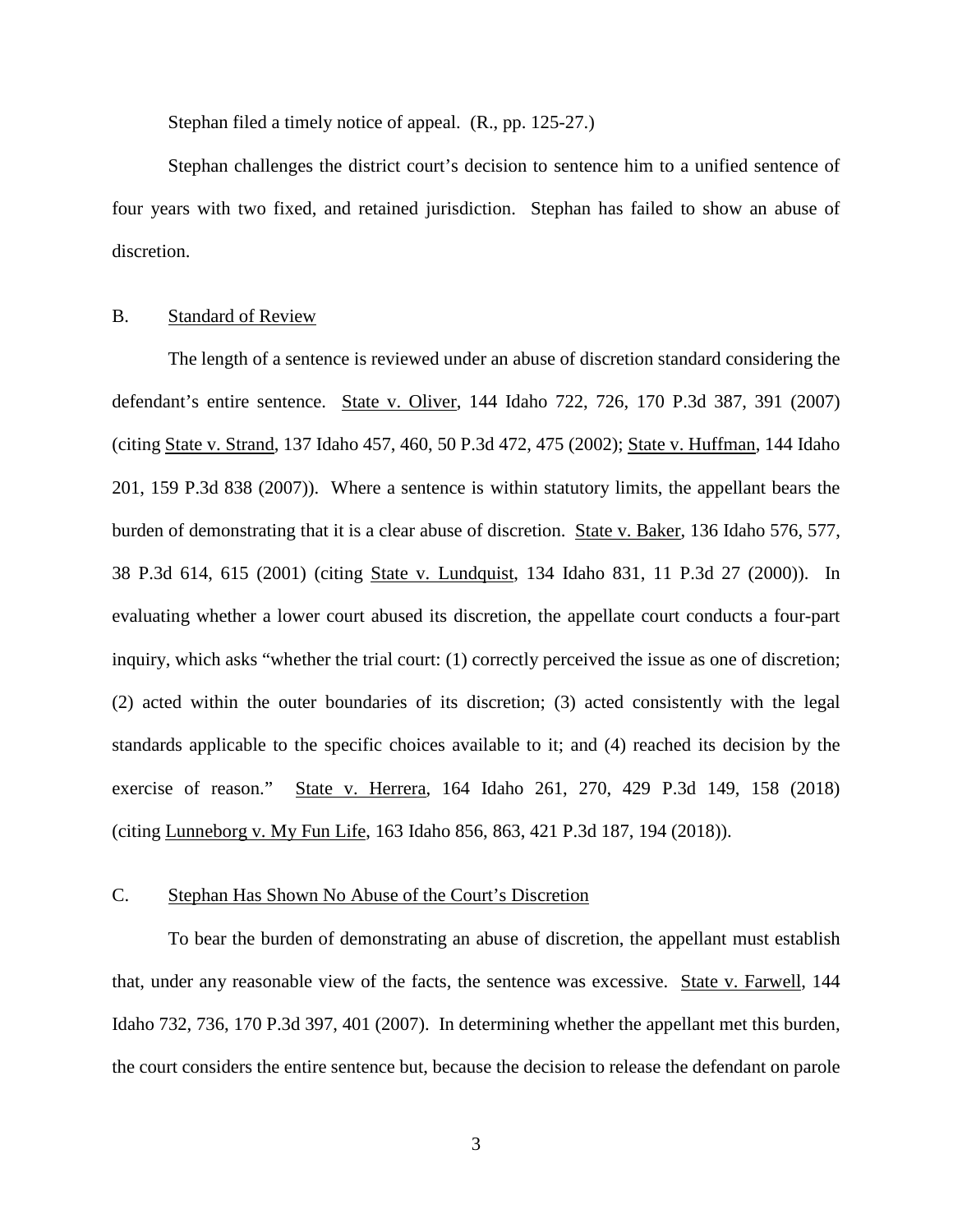is exclusively the province of the executive branch, presumes that the determinate portion will be the period of actual incarceration. State v. Bailey, 161 Idaho 887, 895, 392 P.3d 1228, 1236 (2017) (citing Oliver, 144 Idaho at 726, 170 P.3d at 391). To establish that the sentence was excessive, the appellant must demonstrate that reasonable minds could not conclude the sentence was appropriate to accomplish the sentencing goals of protecting society, deterrence, rehabilitation, and retribution. Farwell, 144 Idaho at 736, 170 P.3d at 401. A sentence is reasonable "'if it appears necessary to accomplish the primary objective of protecting society and to achieve any or all of the related goals of deterrence, rehabilitation, or retribution.'" Bailey, 161 Idaho at 895-96, 392 P.3d at 1236-37 (quoting State v. McIntosh, 160 Idaho 1, 8, 368 P.3d 621, 628 (2015)).

The sentence imposed upon Stephan is reasonable. At the sentencing hearing, the district court considered the four factors in sentencing including how to best protect society, deter Stephan and others from criminal conduct, punishment, and rehabilitation. (Tr., p. 19, L. 23 – p. 20, L. 8.) The district court recognized that Stephan defaulted on a plea agreement with the state which, though non-binding on the district court, would have recommended probation if Stephan had entered a treatment program. (Tr., p. 20, Ls. 16-22.) In good conscience, the district court could not offer the best of the relinquished plea agreement – probation – to Stephan after he absconded for nearly six months. (Tr., p. 23, Ls. 17-21.) Considering the mitigating and aggravating factors, including support from Stephan's parents and the possibility of treatment outside of prison, the district court retained jurisdiction and imposed a sentence of four years, two fixed. (Tr., p. 23, L.  $22 - p$ . 25, L. 9.) The record thus establishes that the district court correctly perceived its discretion, acted within the bounds of that discretion and consistently with applicable legal standards, and by the exercise of reason.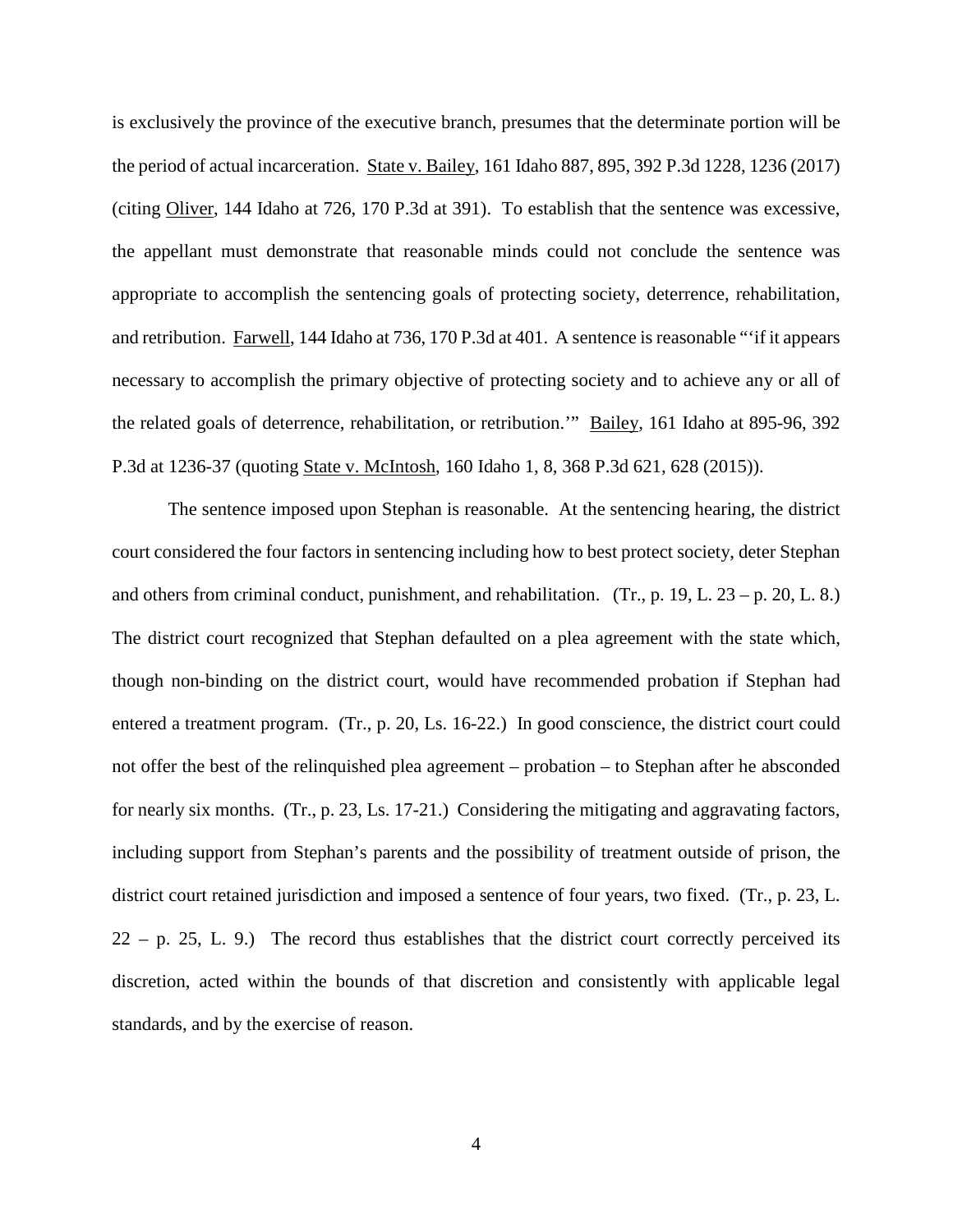Stephan argues that recognition of his need for substance abuse treatment, family support for housing and employment, and his acceptance of responsibility and show of remorse should have suggested a lesser sentence to the district court. (Appellant's brief, p. 4). Stephan's arguments are unpersuasive. At the time of his arrest, Stephan had been working for his father's construction company for over a decade while using methamphetamine every one of those days. (PSI, pp. 32-33, 42.) While the continued support from his parents to help Stephan recover from drug addiction is admirable, their influence was insufficient to help Stephan abstain, or even *consider* abstaining, in the decade prior to his arrest for the present offense. (PSI, p. 38; Tr., p. 13, Ls. 20-21.) Stephan's mother confirmed he was living with her and Stephan's father while not incarcerated but they clearly had limited control over their son who continued to use drugs while released on bond and lived in a car to avoid capture on his outstanding warrant. (PSI, pp. 34, 41; Tr., p. 15, Ls. 1-2; p. 20, Ls. 21-22.)

Stephan never accepted responsibility for the methamphetamine and marijuana found in his vehicle for the present offense (PSI, p. 29), and despite claiming he took "full responsibility for [his] actions" (Tr., p. 13, Ls. 10-11), he absconded for months (R., pp. 98-99). Stephan's attorney concurred that Stephan was slow to "take responsibility" in the present case and that he "ran from it." (Tr., p. 17, Ls. 18-19.) The district court did not denigrate how hard it can be for an addict to seek treatment, but recognized that Stephan had only done so "at the 11<sup>th</sup> hour and the 59th minute." (Tr., p. 22, Ls. 16-21.)

The present case is Stephan's fourth felony conviction for crimes which include theft, possession of a controlled substance and attempted possession, and manufacture/delivery of a controlled substance. (PSI, pp. 37-38.) He has been arrested 16 times. (PSI, p. 37.) Although he has spent time incarcerated in jail (PSI, pp. 35-37), he has never participated in a retained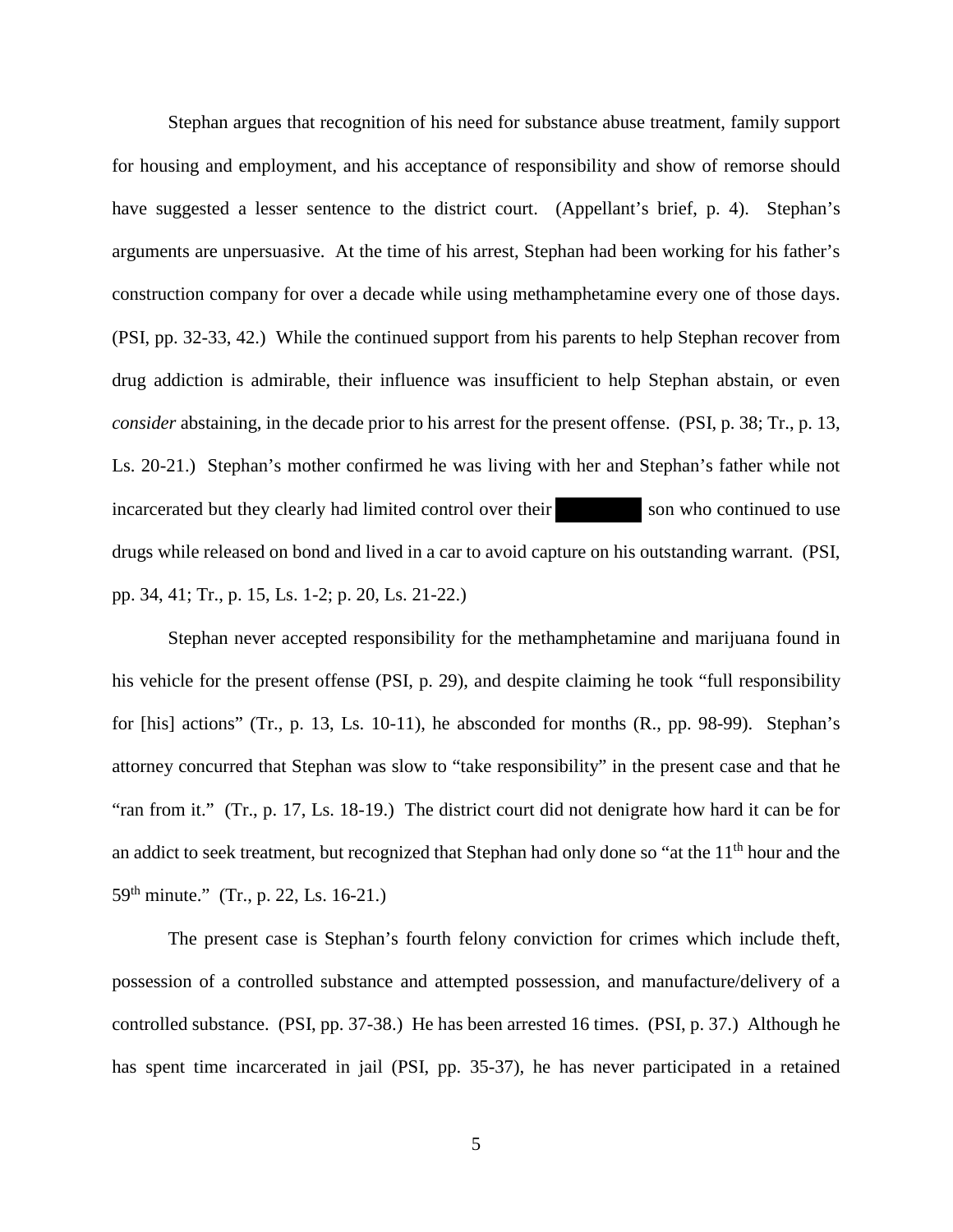jurisdiction (Plea Tr., p. 8, Ls. 18-21). The district court explained the programming a rider offered and reiterated that the state would recommend probation if Stephan entered and was compliant with a substance abuse treatment program. (Plea Tr., p. 8, L. 22 – p. 10, L. 2.) Released on bond and ordered to submit to weekly drug screenings, Stephan did not show for any drug tests and the district court revoked his release. (R., pp. 82, 88-95.) On the district court's order, Stephan agreed to turn himself into jail but instead "went on the run" for the next six months, continuing to use drugs and living in his car to avoid capture on his outstanding warrant. (R., p. 95; PSI, pp. 31, 41; Tr., p. 20, L. 24 – p. 21, L. 2.)

Stephan has a history of performing poorly when released upon his own recognizance, not taking advantage of proffered opportunities for rehabilitation, and not taking accountability for his actions. After finally being arrested and forced to sentencing he claimed he was then ready for treatment. The district court's sentence provides him with that opportunity while also giving him the opportunity to "see, smell, taste, [and] hear what prison looks like" from the inside. (Tr., p. 24, L. 9-11.) The district court advised Stephan that "you get out of [any treatment program] exactly what you put into it." (Tr., p. 24, Ls. 13-15.) The sentence imposed is specially tailored to assist Stephan's rehabilitation under conditions he will comply with. The district court used proper discretion and considered the totality of all relevant facts and circumstances when it imposed sentence.